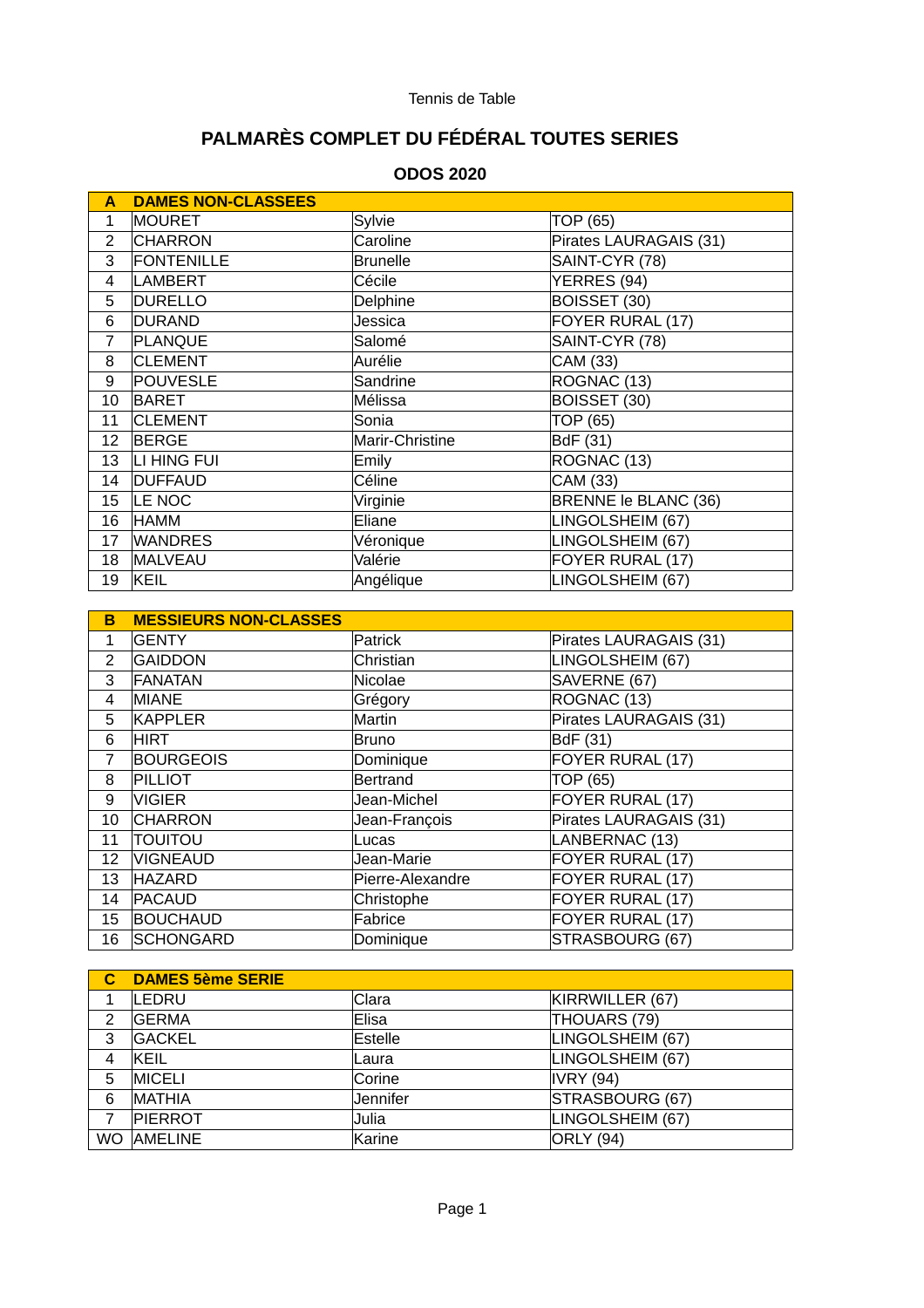| D              | <b>MESSIEURS 5ème SERIE</b> |                |                  |  |
|----------------|-----------------------------|----------------|------------------|--|
| $\mathbf{1}$   | ALLALI                      | Enzo           | LANBERNAC (13)   |  |
| $\overline{2}$ | MARAFICO                    | Jordan         | LANBERNAC (13)   |  |
| 3              | TROSSARELLO                 | Hugo           | ROGNAC (13)      |  |
| 4              | FERNANDEZ                   | Pascal         | <b>TOP (65)</b>  |  |
| 5              | <b>REINHARDT</b>            | Stéphane       | ZUTZENDORF (67)  |  |
| 6              | <b>GONZALEZ</b>             | Yaël           | ZUTZENDORF (67)  |  |
| $\overline{7}$ | LUZEIN                      | José           | <b>ORLY</b> (94) |  |
| 8              | PIOLA                       | Grégory        | ROGNAC (13)      |  |
| 9              | <b>TEISSONNIERE</b>         | Antoine        | BOISSET (30)     |  |
| 10             | PIOLA                       | Franck         | ROGNAC (13)      |  |
| 11             | DACLINAT                    | Willy          | CHAMPIGNY (94)   |  |
| 12             | LE DOYEN                    | Patrick        | <b>ORLY (94)</b> |  |
| 13             | <b>ALLALI</b>               | Evan           | LANBERNAC (13)   |  |
| 14             | <b>ZELENIVISCHII</b>        | Mircea         | TOP (65)         |  |
| 15             | <b>FRANCIONE</b>            | Luca           | SAINT-CYR (78)   |  |
| 16             | <b>DUTHU</b>                | Philippe       | TOP (65)         |  |
| 17             | <b>CHIPAULT</b>             | Ludovic        | TOP (65)         |  |
| 18             | <b>GODELIER</b>             | Sylvain        | <b>TOP (65)</b>  |  |
| 19             | GRELLIER                    | Stéphane       | <b>TOP (65)</b>  |  |
| 20             | BIEFFEILH                   | Joël           | <b>TOP (65)</b>  |  |
| 21             | PELLEGRIN                   | Rémy           | ROGNAC (13)      |  |
| 22             | MERCIEN-FEROL               | <b>Didier</b>  | LINGOLSHEIM (67) |  |
| 23             | BENSAIDANE                  | Abdelkerim     | LINGOLSHEIM (67) |  |
| 24             | <b>MIRAVETTE</b>            | Jean-Pierre    | <b>TOP (65)</b>  |  |
| 25             | <b>MARCOUILLER</b>          | Frédéric       | FOYER RURAL (17) |  |
| 26             | <b>RESANO</b>               | Olivier        | ROGNAC (13)      |  |
| 27             | <b>DURIF</b>                | <b>Bastien</b> | LANBERNAC (13)   |  |
| 28             | <b>MATHIA</b>               | Gilbert        | STRASBOURG (67)  |  |
| 29             | PUAUD                       | <b>Benoit</b>  | CAM (33)         |  |
| 30             | <b>NIETO</b>                | Carlos         | LINGOLSHEIM (67) |  |
| 31             | KEIL                        | Daniel         | LINGOLSHEIM (67) |  |
| 32             | GIODA                       | <b>Bernard</b> | LANBERNAC (13)   |  |
| 33             | LARRIEU                     | Gilles         | CAM (33)         |  |
| 34             | NUSS                        | Olivier        | LINGOLSHEIM (67) |  |
| 35             | <b>HAMM</b>                 | José           | LINGOLSHEIM (67) |  |

|   | <b>DAMES 4ème SERIE</b> |               |                  |
|---|-------------------------|---------------|------------------|
|   | <b>BAUDRY</b>           | ⊩Lola         | PARTHENAY (79)   |
| າ | <b>REBMANN</b>          | Ameline       | THOUARS (79)     |
| 3 | <b>NIGI</b>             | Manon         | PARTHENAY (79)   |
| 4 | <b>IDERSE</b>           | Kelly         | ZUTZENDORF (67)  |
| 5 | <b>BODIN</b>            | <b>L</b> aura | STRASBOURG (67)  |
| 6 | <b>HAMM</b>             | Nadia         | LINGOLSHEIM (67) |

|   | <b>MESSIEURS 4ème SERIE</b> |              |                         |
|---|-----------------------------|--------------|-------------------------|
|   | <b>TAVOLARA</b>             | Nicolas      | LANBERNAC (13)          |
| 2 | <b>NATELLA</b>              | Pierre-André | PARIS IX (75)           |
| 3 | <b>CESARO</b>               | Clément      | LANBERNAC (13)          |
| 4 | <b>DESCHAMPS</b>            | Mickaël      | LIMAY (78)              |
| 5 | <b>BAILLY</b>               | Laurent      | Cheminots de l'Est (75) |
| 6 | <b>CELCE</b>                | Christophe   | VELAUX (13)             |
|   | <b>OUALI-ALAMI</b>          | <b>Driss</b> | STRASBOURG (67)         |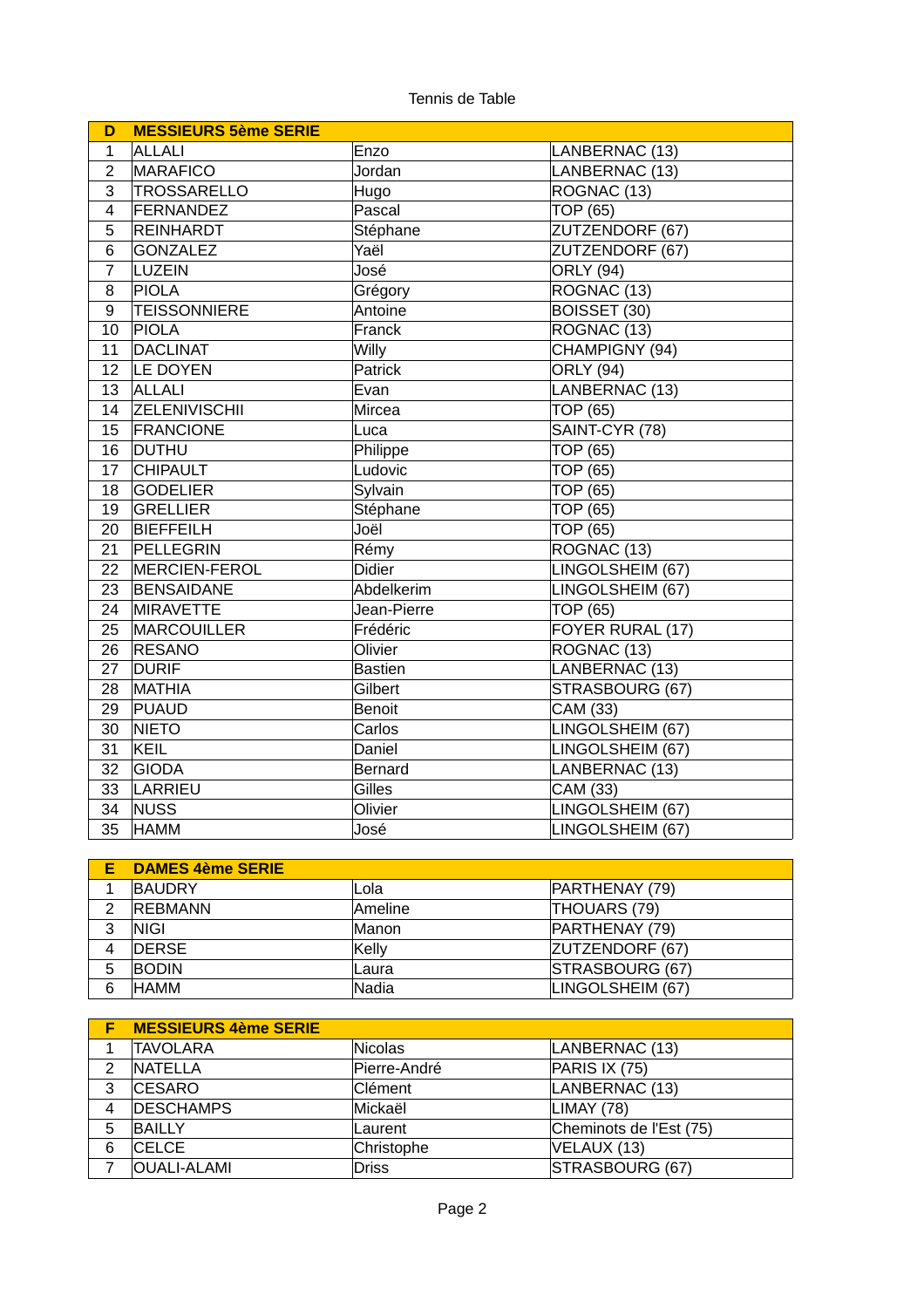| 8  | <b>THEOT</b>    | Sébastien       | LIMAY (78)           |
|----|-----------------|-----------------|----------------------|
| 9  | MARIE-CATHERINE | <b>Bernard</b>  | ROISSY (75)          |
| 10 | <b>COISY</b>    | Jérome          | VELAUX (13)          |
| 11 | RAMI            | Ali             | <b>ORLY (94)</b>     |
| 12 | <b>SCIURCA</b>  | René            | VELAUX (13)          |
| 13 | MARTINEZ        | Patrick         | HARDBAT FRANCE (54)  |
| 14 | <b>MORIN</b>    | Richard         | FOYER RURAL (17)     |
| 15 | <b>CHARPY</b>   | <b>Boris</b>    | VELAUX (13)          |
| 16 | <b>WANDRES</b>  | Mickaël         | LINGOLSHEIM (67)     |
| 17 | SENTENAC        | Stéphane        | AIRVAULT (79)        |
| 18 | LE PORT         | Teddy           | PARTHENAY (79)       |
| 19 | <b>DRAVIGNY</b> | Régis           | ROUSSON (30)         |
| 20 | GENESSON        | Valentin        | FOYER RURAL (17)     |
| 21 | N'DIAYE         | Nourdine        | <b>CORG (92)</b>     |
| 22 | <b>RICHARD</b>  | Samuel          | LINGOLSHEIM (67)     |
| 23 | KRAEMER         | Jean-Marc       | SAVERNE (67)         |
| 24 | <b>GAYEN</b>    | Francis         | <b>ORLY (94)</b>     |
| 25 | <b>DANIES</b>   | Sébastien       | CAM (33)             |
| 26 | KIEFFER         | <b>Bruno</b>    | LINGOLSHEIM (67)     |
| 27 | <b>BERGER</b>   | Eric            | TOP (65)             |
| 28 | LE NOC          | Sébastien       | BRENNE le BLANC (36) |
| 29 | <b>LECOMTE</b>  | François-Xavier | BOISSET (30)         |
| 30 | <b>SCIURCA</b>  | Tony            | BRENNE le BLANC (36) |
| 31 | <b>STEVENOT</b> | Jean-Pierre     | SAINT-CYR (78)       |
|    | WO SAVOLDELLI   | Thibault        | CAM (33)             |

|   | <b>DAMES 3ème SERIE</b> |                |                         |
|---|-------------------------|----------------|-------------------------|
|   | <b>IMARCOUILLER</b>     | <b>Pauline</b> | <b>FOYER RURAL (17)</b> |
|   | <b>IBOESINGER</b>       | <b>Marion</b>  | <b>ZUTZENDORF (67)</b>  |
|   | <b>ILEDRU</b>           | <b>Céline</b>  | KIRRWILLER (67)         |
| 4 | <b>IMONNEAU</b>         | <b>Chloé</b>   | <b>THOUARS (79)</b>     |

| н              | <b>MESSIEURS 3ème SERIE</b> |                 |                  |  |
|----------------|-----------------------------|-----------------|------------------|--|
| $\mathbf{1}$   | <b>ROUSSEL</b>              | Matéo           | CHAMPIGNY (94)   |  |
| $\overline{2}$ | <b>SABIRON</b>              | Antoine         | THOUARS (79)     |  |
| 3              | FLEURY                      | <b>Jules</b>    | PARTHENAY (79)   |  |
| 4              | LAVERGNE                    | Thomas          | CAM (33)         |  |
| 5              | <b>GUITTON</b>              | <b>Baptiste</b> | PARTHENAY (79)   |  |
| 6              | <b>CHAVANIEU</b>            | Gaylord         | BOISSET (30)     |  |
| $\overline{7}$ | <b>SCHMITT</b>              | Vincent         | LINGOLSHEIM (67) |  |
| 8              | JEGOU                       | Quentin         | LIMAY (78)       |  |
| 9              | <b>DUPEUX</b>               | Rémy            | PARTHENAY (79)   |  |
| 10             | <b>BOULOT</b>               | Julian          | PARTHENAY (79)   |  |
| 11             | SANGLAR                     | Julien          | LANBERNAC (13)   |  |
| 12             | <b>MIOT</b>                 | Antonin         | PARTHENAY (79)   |  |
| 13             | <b>LAMARQUE</b>             | Maxime          | THOUARS (79)     |  |
| 14             | <b>VIGNOL</b>               | Jérémy          | TOP (65)         |  |
| 15             | <b>BONSET</b>               | Yannick         | LINGOLSHEIM (67) |  |
| 16             | <b>BECK</b>                 | Cédric          | LINGOLSHEIM (67) |  |
| 17             | <b>RIBEIRO</b>              | Jean-Carlos     | LIMAY (78)       |  |
| 18             | <b>BELZON</b>               | Patrick         | STRASBOURG (67)  |  |
| 19             | KONIG                       | Kévin           | TOP (65)         |  |
| 20             | <b>HAMIDI</b>               | Lacen           | LIMAY (78)       |  |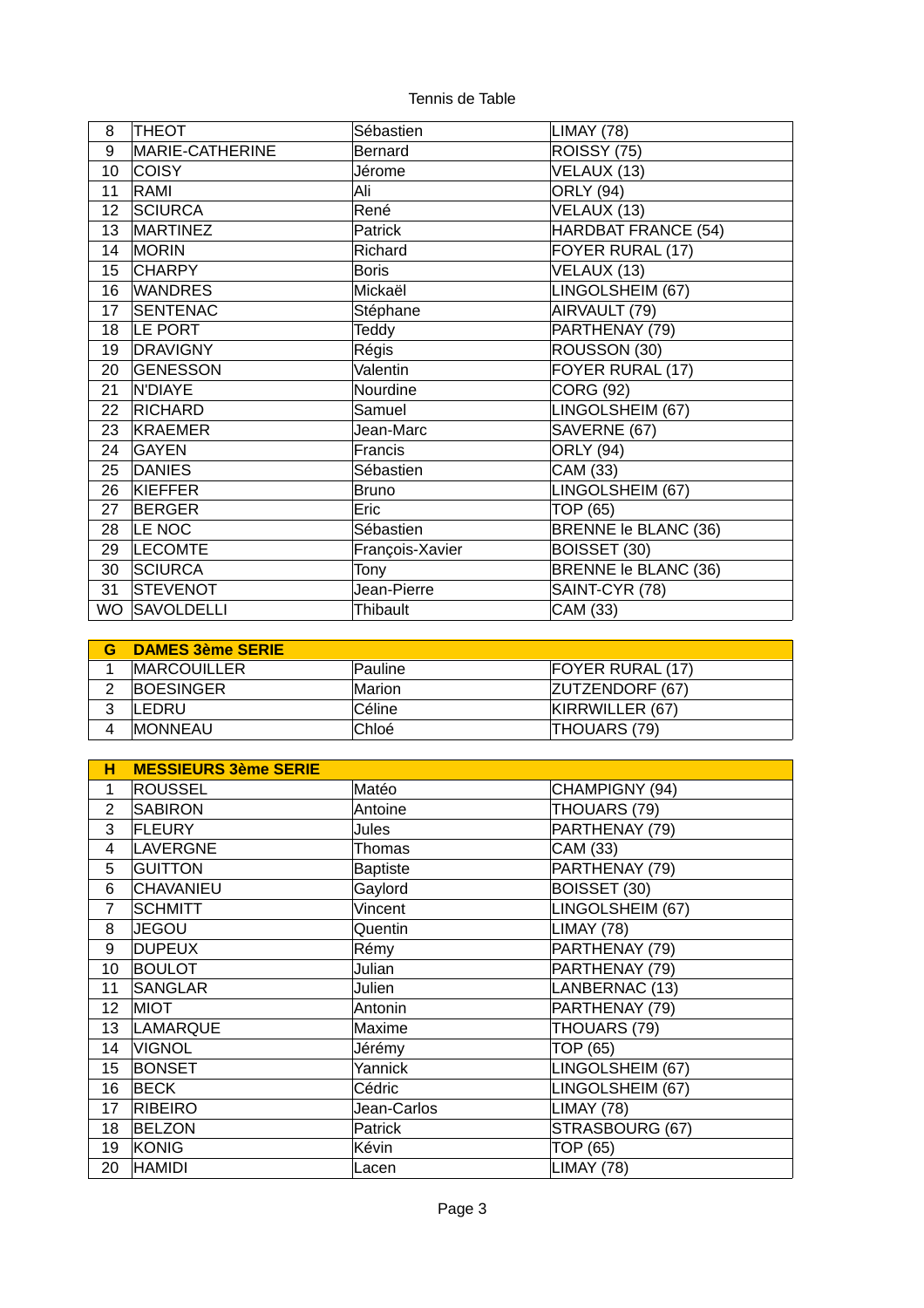| 21        | <b>GARCIA</b>      | Anthony  | LIMAY (78)       |
|-----------|--------------------|----------|------------------|
| 22        | <b>LESSCHAEVE</b>  | Adrien   | LIMAY (78)       |
| 23        | LIAIGRE            | Frédéric | AIRVAULT (79)    |
| 24        | <b>ROMERO</b>      | Mickaël  | TOP (65)         |
| 25        | <b>GRAS</b>        | Julien   | BOISSET (30)     |
| 26        | <b>TOVOARIMINO</b> | Mirma    | LIMAY (78)       |
| 27        | <b>MARCOUILLER</b> | Patrick  | FOYER RURAL (17) |
| 28        | <b>CHATEAU</b>     | Malory   | CAM (33)         |
| <b>WO</b> | <b>WERGUET</b>     | Ghislain | TOP (65)         |
| <b>WO</b> | BARAL              | Cédric   | AIRVAULT (79)    |

| <b>DAMES TOUTES SERIES</b> |                |          |
|----------------------------|----------------|----------|
| <b>CHUNG</b>               | <b>IRheann</b> | CAM (33) |

| J         | <b>MESSIEURS TOUTES SERIES</b> |                  |                   |  |
|-----------|--------------------------------|------------------|-------------------|--|
| 1         | LAFON                          | Kévin            | CAM (33)          |  |
| 2         | <b>CHAUVIN</b>                 | Pierre-Alexandre | CAM (33)          |  |
| 3         | <b>GIREAU</b>                  | Arnaud           | CAM (33)          |  |
| 4         | KLEIN                          | Hugo             | CAM (33)          |  |
| 5         | <b>SILVA MORAIS</b>            | Régis            | CAM (33)          |  |
| 6         | <b>CHUNG</b>                   | Rheann           | CAM (33)          |  |
| 7         | <b>BASTIE</b>                  | Guillaume        | CAM (33)          |  |
| 8         | <b>SILVA MORAIS</b>            | Mathieu          | CAM (33)          |  |
| 9         | <b>RICHARD</b>                 | Morgan           | PARTHENAY (79)    |  |
| 10        | <b>CHOMIENNE</b>               | Nans             | LIMAY (78)        |  |
| 11        | <b>BIRGEL</b>                  | Marc             | LINGOLSHEIM (67)  |  |
| 12        | <b>CHAUVEL</b>                 | Vincent          | <b>LIMAY (78)</b> |  |
| 13        | <b>AUDIOT</b>                  | Clément          | TOP (65)          |  |
| <b>WO</b> | DONADIO                        | Mathieu          | ROGNAC (13)       |  |

| Κ              | <b>DOUBLES DAMES NON-CLASSEES</b> |                 |                      |  |
|----------------|-----------------------------------|-----------------|----------------------|--|
| $\mathbf{1}$   | BARET                             | Mélissa         | BOISSET (30)         |  |
|                | <b>DURELLO</b>                    | Delphine        | BOISSET (30)         |  |
| 2              | PLANQUE                           | Salomé          | SAINT-CYR (78)       |  |
|                | <b>FONTENILLE</b>                 | <b>Brunelle</b> | SAINT-CYR (78)       |  |
| 3              | <b>DUFFAUD</b>                    | Céline          | CAM (33)             |  |
|                | <b>CLEMENT</b>                    | Aurélie         | CAM (33)             |  |
| 3              | <b>CLEMENT</b>                    | Sonia           | TOP (65)             |  |
|                | MOURET                            | Sylvie          | TOP (65)             |  |
| 5              | LI HING FUI                       | Emily           | ROGNAC (13)          |  |
|                | POUVESLE                          | Sandrine        | ROGNAC (13)          |  |
| 5              | DURAND                            | Jessica         | FOYER RURAL (17)     |  |
|                | <b>MALVEAU</b>                    | Valérie         | FOYER RURAL (17)     |  |
| $\overline{7}$ | LE NOC                            | Virginie        | BRENNE le BLANC (36) |  |
|                | <b>BERGER</b>                     | Marie-Christine | BdF (31)             |  |
| $\overline{7}$ | HAMM                              | Eliane          | LINGOLSHEIM (67)     |  |
|                | WANDRES                           | Véronique       | LINGOLSHEIM (67)     |  |

| DOUBLES MESSIEURS NON-CLASSES |                 |                        |
|-------------------------------|-----------------|------------------------|
| KAPPLER                       | <b>Martin</b>   | Pirates LAURAGAIS (31) |
| <b>IGENTY</b>                 | Patrick         | Pirates LAURAGAIS (31) |
| PILLIOT                       | <b>Bertrand</b> | TOP (65)               |
| IHIRT                         | <b>IBruno</b>   | BdF(31)                |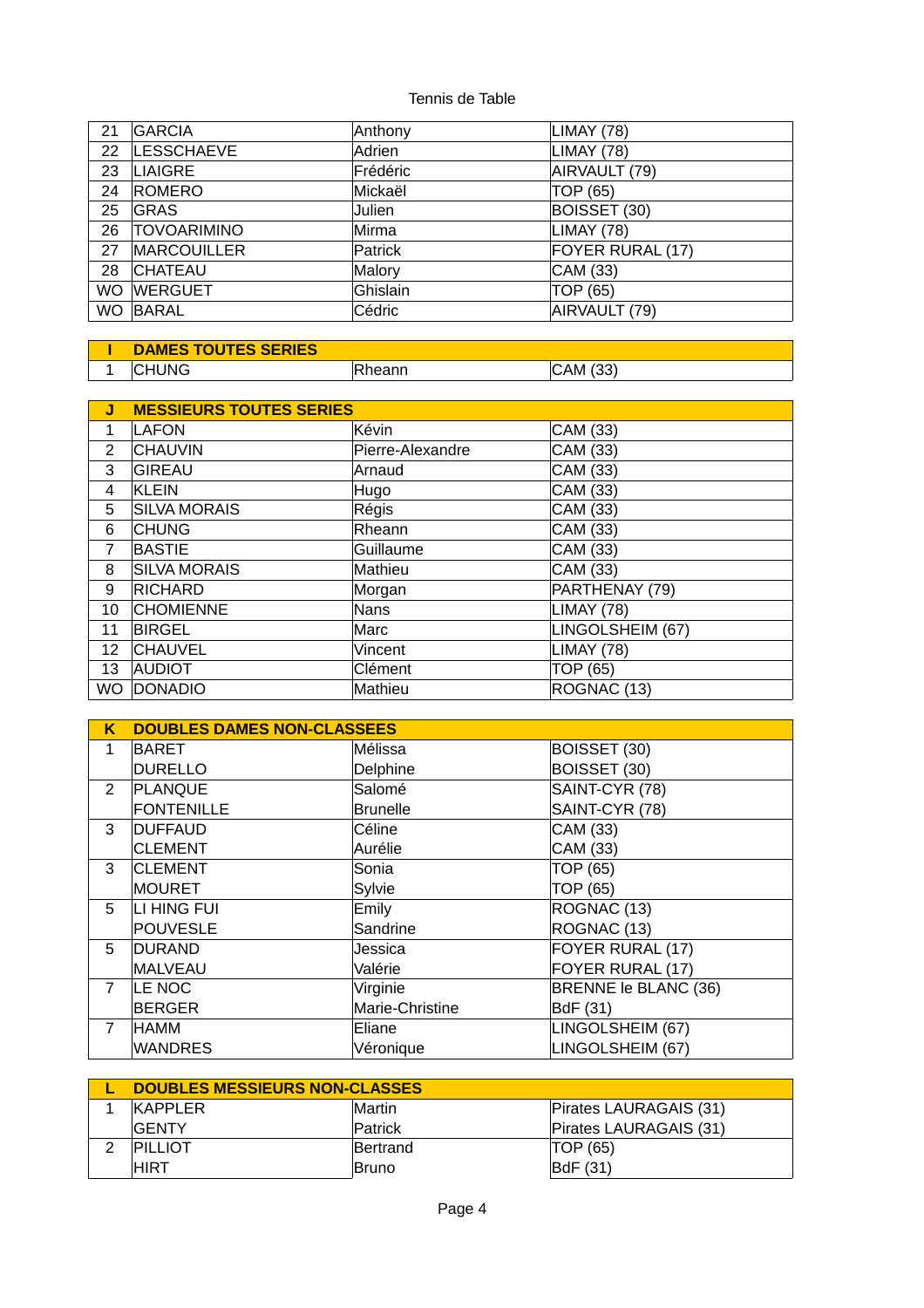| 3 | <b>HAZARD</b>    | Pierre        | FOYER RURAL (17)       |
|---|------------------|---------------|------------------------|
|   | VIGIER.          | Jean-Michel   | FOYER RURAL (17)       |
| 3 | <b>SCHONGART</b> | Marc          | STRASBOURG (67)        |
|   | <b>CHARRON</b>   | Jean-François | Pirates LAURAGAIS (31) |
| 5 | <b>BOURGEOIS</b> | Dominique     | FOYER RURAL (17)       |
|   | VIGNEAUD         | Jean-Marie    | FOYER RURAL (17)       |
| 5 | <b>PACAUD</b>    | Christophe    | FOYER RURAL (17)       |
|   | <b>BOUCHAUD</b>  | Fabrice       | FOYER RURAL (17)       |

| М         | <b>DOUBLES DAMES 5ème SERIE</b> |           |                  |
|-----------|---------------------------------|-----------|------------------|
|           | IKEIL                           | ∣Laura    | LINGOLSHEIM (67) |
|           | <b>GACKEL</b>                   | Estelle   | LINGOLSHEIM (67) |
| 2         | <b>IMICELI</b>                  | Corine    | IVRY (94)        |
|           | LAMBERT                         | Cécile    | YERRES (94)      |
| 3         | <b>PIERROT</b>                  | Julia     | LINGOLSHEIM (67) |
|           | IKEIL                           | Angélique | LINGOLSHEIM (67) |
| <b>WO</b> | <b>MATHIA</b>                   | Jennifer  | STRASBOURG (67)  |
|           | <b>AMELINE</b>                  | Karine    | ORLY (94)        |

| N              | <b>DOUBLES MESSIEURS 5ème SERIE</b> |               |                  |
|----------------|-------------------------------------|---------------|------------------|
| $\mathbf{1}$   | <b>BIEFFEILH</b>                    | Joël          | <b>TOP (65)</b>  |
|                | FERNANDEZ                           | Pascal        | <b>TOP (65)</b>  |
| $\overline{2}$ | REINHARDT                           | Stéphane      | ZUTZENDORF (67)  |
|                | <b>GONZALEZ</b>                     | Yaël          | ZUTZENDORF (67)  |
| 3              | <b>CHIPAULT</b>                     | Ludovic       | TOP (65)         |
|                | <b>ZELENIVISCHII</b>                | Mircea        | <b>TOP (65)</b>  |
| 3              | <b>TROSSARELLO</b>                  | Hugo          | ROGNAC (13)      |
|                | PELLEGRIN                           | Rémi          | ROGNAC (13)      |
| 5              | <b>HAMM</b>                         | José          | LINGOLSHEIM (67) |
|                | <b>BENSAIDANE</b>                   | Abdelkerim    | LINGOLSHEIM (67) |
| 5              | <b>DUTHU</b>                        | Philippe      | TOP (65)         |
|                | <b>GRELLIER</b>                     | Stéphane      | TOP (65)         |
| 5              | <b>MARAFICO</b>                     | Jordan        | LANBERNAC (13)   |
|                | <b>GIODA</b>                        | Bernard       | LANBERNAC (13)   |
| 5              | LEDOYEN                             | Patrick       | <b>ORLY (94)</b> |
|                | LUZEIN                              | José          | <b>ORLY (94)</b> |
| 9              | <b>DURIF</b>                        | Bastien       | LANBERNAC (13)   |
|                | <b>TOUITOU</b>                      | Lucas         | LANBERNAC (13)   |
| 9              | <b>MERCIEN-FEROL</b>                | <b>Didier</b> | LINGOLSHEIM (67) |
|                | <b>NIETO</b>                        | Carlos        | LINGOLSHEIM (67) |
| 9              | <b>PIOLA</b>                        | Franck        | ROGNAC (13)      |
|                | <b>PIOLA</b>                        | Grégory       | ROGNAC (13)      |
| 9              | ALLALI                              | Enzo          | LANBERNAC (13)   |
|                | ALLALI                              | Evan          | LANBERNAC (13)   |
| 13             | KEIL                                | Daniel        | LINGOLSHEIM (67) |
|                | <b>NUSS</b>                         | Olivier       | LINGOLSHEIM (67) |
| 13             | <b>RESANO</b>                       | Olivier       | ROGNAC (13)      |
|                | <b>MIANE</b>                        | Grégory       | ROGNAC (13)      |
| 13             | MATHIA                              | Gilbert       | STRASBOURG (67)  |
|                | <b>DACLINAT</b>                     | Willy         | CHAMPIGNY (94)   |
| 13             | <b>GODELIER</b>                     | Sylvain       | TOP (65)         |
|                | <b>MIRAVETTE</b>                    | Jean-Pierre   | <b>TOP (65)</b>  |
| 13             | LARRIEU                             | Gilles        | CAM (33)         |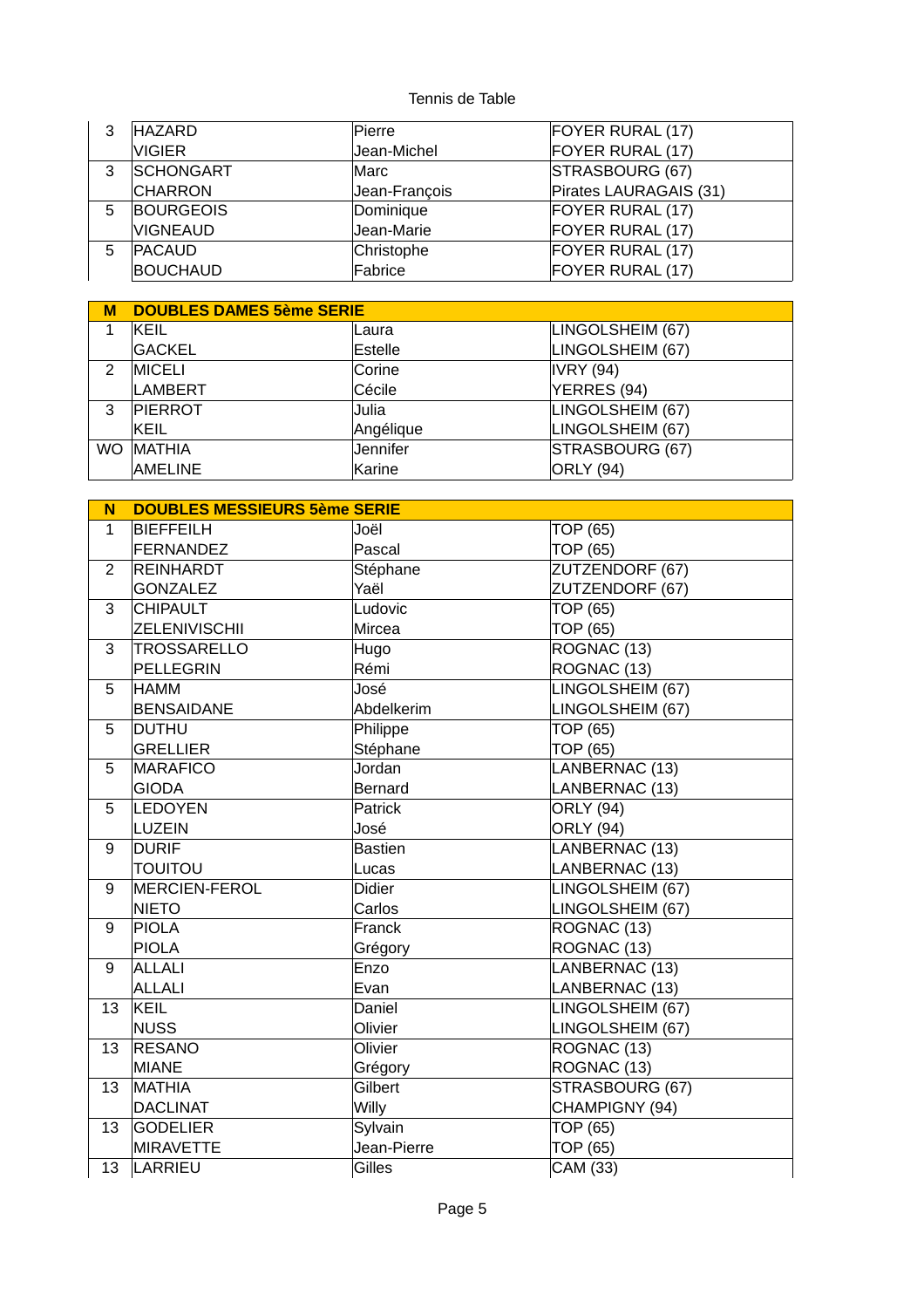|   | <b>PUAUD</b>                    | Benoit  | CAM (33)         |
|---|---------------------------------|---------|------------------|
|   |                                 |         |                  |
| O | <b>DOUBLES DAMES 4ème SERIE</b> |         |                  |
|   | <b>REBMANN</b>                  | Emeline | THOUARS (79)     |
|   | <b>BAUDRY</b>                   | Lola    | PARTHENAY (79)   |
|   | <b>NIGI</b>                     | Manon   | PARTHENAY (79)   |
|   | <b>GERMA</b>                    | Elisa   | THOUARS (79)     |
| 3 | <b>BODIN</b>                    | Laura   | STRASBOURG (67)  |
|   | <b>HAMM</b>                     | Nadia   | LINGOLSHEIM (67) |

| P              | <b>DOUBLES MESSIEURS 4ème SERIE</b> |                 |                         |
|----------------|-------------------------------------|-----------------|-------------------------|
| $\mathbf{1}$   | <b>SENTENAC</b>                     | Stéphane        | AIRVAULT (79)           |
|                | LE PORT                             | Teddy           | PARTHENAY (79)          |
| $\overline{2}$ | <b>DESCHAMPS</b>                    | Mickaël         | <b>LIMAY (78)</b>       |
|                | <b>THEOT</b>                        | Sébastien       | <b>LIMAY (78)</b>       |
| 3              | <b>LECOMTE</b>                      | François-Xavier | BOISSET (30)            |
|                | <b>DRAVIGNY</b>                     | Régis           | ROUSSON (30)            |
| 3              | <b>SCIURCA</b>                      | Tony            | BRENNE le BLANC (36)    |
|                | <b>CESARO</b>                       | Clément         | LANBERNAC (13)          |
| 5              | <b>BAILLY</b>                       | Laurent         | Cheminots de l'Est (75) |
|                | MARIE-CATHERINE                     | <b>Bernard</b>  | ROISSY (75)             |
| 5              | <b>OUALI-ALAMI</b>                  | <b>Driss</b>    | STRASBOURG (67)         |
|                | <b>MARTINEZ</b>                     | Patrick         | HARDBAT FRANCE (54)     |
| 5              | <b>FRANCIONE</b>                    | Luca            | SAINT-CYR (78)          |
|                | <b>STEVENOT</b>                     | Jean-Pierre     | SAINT-CYR (78)          |
| 5              | <b>KIEFFER</b>                      | <b>Bruno</b>    | LINGOLSHEIM (67)        |
|                | <b>WANDRES</b>                      | Mickaël         | LINGOLSHEIM (67)        |
| 9              | <b>GENESSON</b>                     | Valentin        | FOYER RURAL (17)        |
|                | <b>MORIN</b>                        | Richard         | FOYER RURAL (17)        |
| 9              | RAMI                                | Ali             | <b>ORLY</b> (94)        |
|                | <b>GAYEN</b>                        | Francis         | <b>ORLY (94)</b>        |
| 9              | <b>CELCE</b>                        | Christophe      | VELAUX (13)             |
|                | <b>CHARPY</b>                       | <b>Boris</b>    | VELAUX (13)             |
| 9              | <b>RICHARD</b>                      | Samuel          | LINGOLSHEIM (67)        |
|                | <b>GAIDDON</b>                      | Christian       | LINGOLSHEIM (67)        |
| 13             | <b>COISY</b>                        | Jérome          | VELAUX (13)             |
|                | <b>SCIURCA</b>                      | René            | VELAUX (13)             |
| 13             | LE NOC                              | Sébastien       | BRENNE le BLANC (36)    |
|                | <b>BERGER</b>                       | Eric            | TOP (65)                |
| 13             | KRAEMER                             | Jean-Marc       | SAVERNE (67)            |
|                | <b>FANATAN</b>                      | Nicolae         | SAVERNE (67)            |
| 13             | N'DIAYE                             | Nourdine        | <b>CORG (92)</b>        |
|                | <b>DANIES</b>                       | Sébastien       | CAM (33)                |

| <b>DOUBLES DAMES 3ème SERIE</b> |         |                  |
|---------------------------------|---------|------------------|
| <b>BOESINGER</b>                | Marion  | ZUTZENDORF (67)  |
| <b>DERSE</b>                    | Kelly   | ZUTZENDORF (67)  |
| <b>MARCOUILLER</b>              | Pauline | FOYER RURAL (17) |
| <b>IMONNEAU</b>                 | Chloé   | THOUARS (79)     |
| <b>LEDRU</b>                    | Céline  | KIRRWILLER (67)  |
| <b>LEDRU</b>                    | Clara   | KIRRWILLER (67)  |

**R DOUBLES MESSIEURS 3ème SERIE**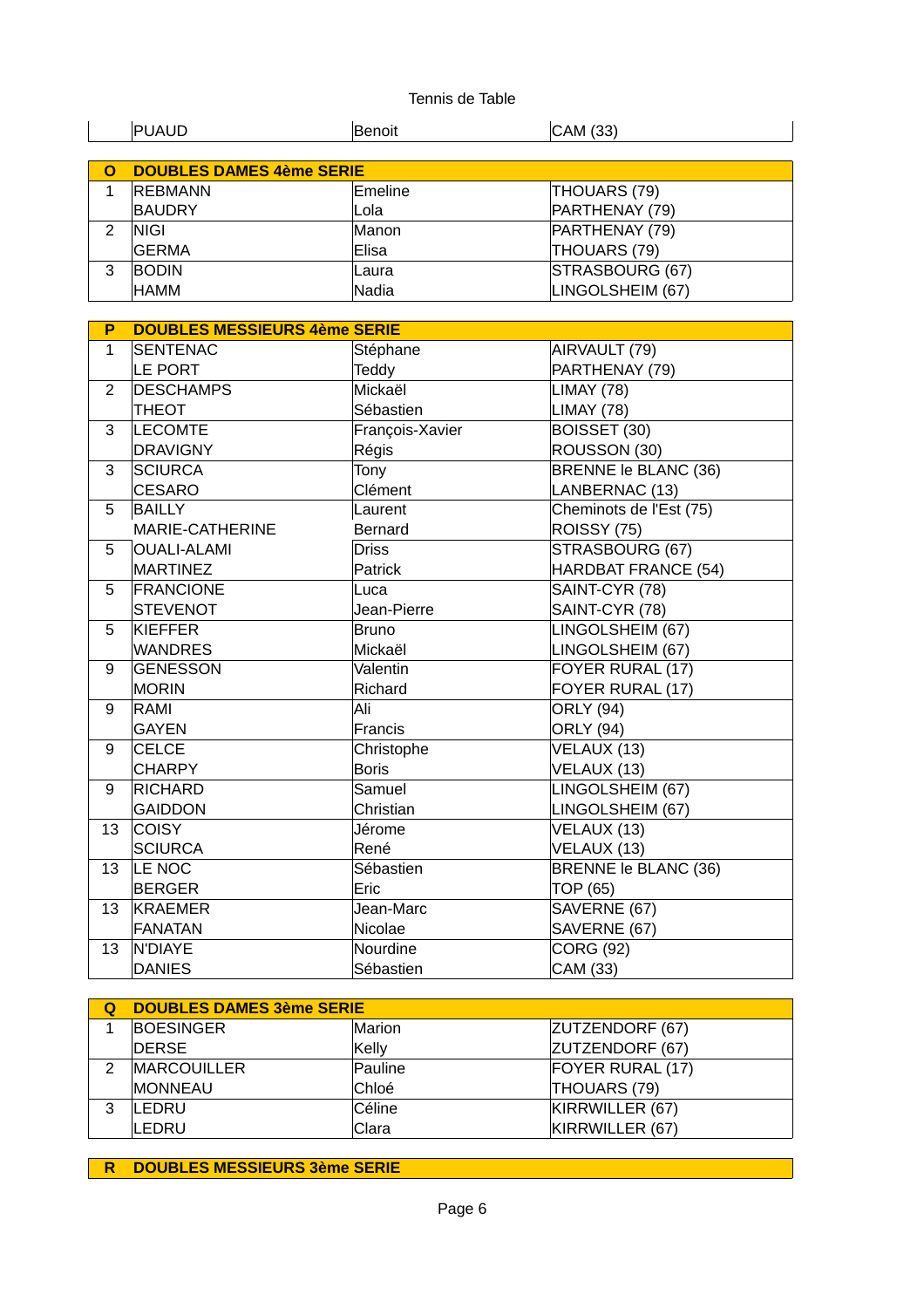| $\mathbf{1}$   | <b>DUPEUX</b>       | Rémy            | PARTHENAY (79)    |
|----------------|---------------------|-----------------|-------------------|
|                | <b>BOULOT</b>       | Julian          | PARTHENAY (79)    |
| $\overline{2}$ | <b>GARCIA</b>       | Anthony         | <b>LIMAY (78)</b> |
|                | <b>HAMIDI</b>       | Lacen           | LIMAY (78)        |
| 3              | <b>GUITTON</b>      | <b>Baptiste</b> | PARTHENAY (79)    |
|                | <b>FLEURY</b>       | <b>Jules</b>    | PARTHENAY (79)    |
| 3              | <b>SCHMITT</b>      | Vincent         | LINGOLSHEIM (67)  |
|                | <b>BECK</b>         | Cédric          | LINGOLSHEIM (67)  |
| 5              | <b>SABIRON</b>      | Antoine         | THOUARS (79)      |
|                | LAMARQUE            | Maxime          | THOUARS (79)      |
| 5              | <b>TOVOARIMINO</b>  | Mirma           | <b>LIMAY (78)</b> |
|                | <b>JEGOU</b>        | Quentin         | LIMAY (78)        |
| 5              | <b>BELZON</b>       | Patrick         | STRASBOURG (67)   |
|                | <b>ROUSSEL</b>      | Matéo           | CHAMPIGNY (94)    |
| 5              | <b>CHAVANIEU</b>    | Gaylord         | BOISSET (30)      |
|                | <b>GRAS</b>         | Julien          | BOISSET (30)      |
| 9              | KONIG               | Kévin           | TOP (65)          |
|                | <b>ROMERO</b>       | Mickaël         | TOP (65)          |
| 9              | <b>RIBEIRO</b>      | Jean-Carlos     | LIMAY (78)        |
|                | <b>LESSCHAEVE</b>   | Adrien          | LIMAY (78)        |
| 9              | <b>MARCOUILLER</b>  | Patrick         | FOYER RURAL (17)  |
|                | <b>MARCOUILLER</b>  | <b>Frédéric</b> | FOYER RURAL (17)  |
| 9              | <b>SANGLAR</b>      | <b>Julien</b>   | LANBERNAC (13)    |
|                | <b>TAVOLARA</b>     | Nicolas         | LANBERNAC (13)    |
| 13             | <b>MIOT</b>         | Antonin         | PARTHENAY (79)    |
|                | <b>TEISSONNIERE</b> | Antoine         | BOISSET (30)      |
| <b>WO</b>      | <b>LIAIGRE</b>      | Frédéric        | AIRVAULT (79)     |
|                | <b>BARAL</b>        | Cédric          | AIRVAULT (79)     |

# **S DOUBLES DAMES TOUTES SERIES** AUCUN DOUBLES

| т              | <b>DOUBLES MESSIEURS TOUTES SERIES</b> |                  |                  |  |
|----------------|----------------------------------------|------------------|------------------|--|
| $\mathbf{1}$   | <b>CHAUVIN</b>                         | Pierre-Alexandre | CAM (33)         |  |
|                | <b>BASTIE</b>                          | Guillaume        | CAM (33)         |  |
| $\overline{2}$ | KLEIN                                  | Hugo             | CAM (33)         |  |
|                | <b>SILVA MORAIS</b>                    | Mathieu          | CAM (33)         |  |
| 3              | AUDIOT                                 | Clément          | TOP (65)         |  |
|                | <b>VIGNOL</b>                          | Jérémy           | TOP (65)         |  |
| 3              | <b>LAFON</b>                           | Kévin            | CAM (33)         |  |
|                | LAVERGNE                               | Thomas           | CAM (33)         |  |
| 5              | <b>SILVA MORAIS</b>                    | Régis            | CAM (33)         |  |
|                | <b>RICHARD</b>                         | Morgan           | PARTHENAY (79)   |  |
| 5              | GIREAU                                 | Arnaud           | CAM (33)         |  |
|                | <b>CHATEAU</b>                         | Malory           | CAM (33)         |  |
| $\overline{7}$ | <b>BIRGEL</b>                          | Marc             | LINGOLSHEIM (67) |  |
|                | <b>BONSET</b>                          | Yannick          | LINGOLSHEIM (67) |  |
| $\overline{7}$ | <b>CHOMIENNE</b>                       | <b>Nans</b>      | LIMAY (78)       |  |
|                | <b>CHAUVEL</b>                         | Vincent          | LIMAY (78)       |  |
| <b>WO</b>      | <b>DONADIO</b>                         | Mathieu          | ROGNAC (13)      |  |
|                | <b>OLIVIER</b>                         | Julien           | ROGNAC (13)      |  |

**U DOUBLES MIXTES NON-CLASSES**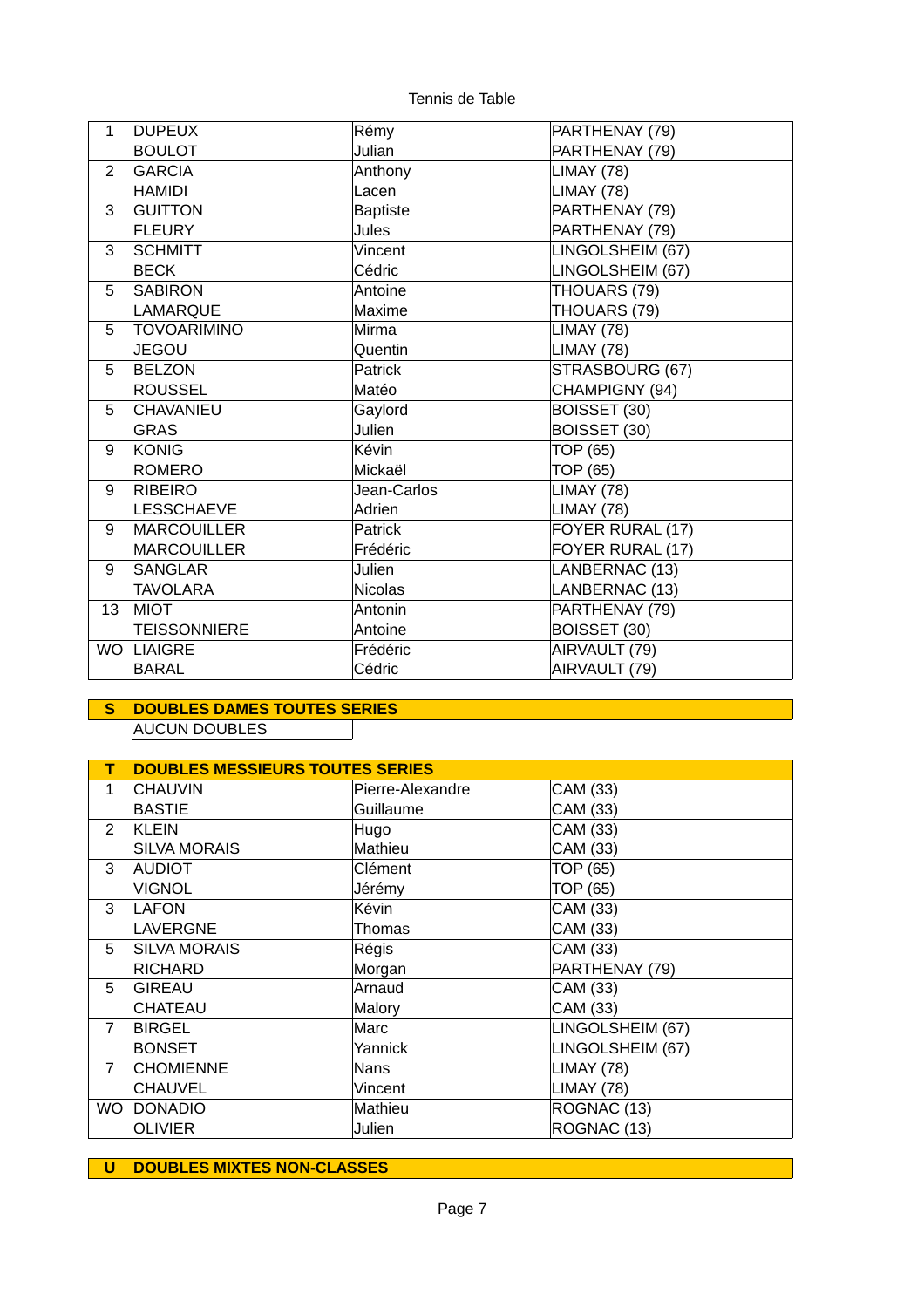| 1              | DURAND           | Jessica         | FOYER RURAL (17)       |
|----------------|------------------|-----------------|------------------------|
|                | <b>BOURGEOIS</b> | Dominique       | FOYER RURAL (17)       |
| 2              | <b>MOURET</b>    | Sylvie          | TOP (65)               |
|                | PILLIOT          | Bertrand        | <b>TOP (65)</b>        |
| 3              | <b>KEIL</b>      | Angélique       | LINGOLSHEIM (67)       |
|                | GAIDDON          | Christian       | LINGOLSHEIM (67)       |
| 3              | <b>CHARRON</b>   | Caroline        | Pirates LAURAGAIS (31) |
|                | CHARRON          | Jean-François   | Pirates LAURAGAIS (31) |
| 5              | <b>BERGE</b>     | Marie-Christine | BdF (31)               |
|                | HIRT             | Bruno           | BdF (31)               |
| 5              | <b>MALVEAU</b>   | Valérie         | FOYER RURAL (17)       |
|                | <b>HAZARD</b>    | Pierre          | FOYER RURAL (17)       |
| $\overline{7}$ | LE NOC           | Virginie        | FOYER RURAL (17)       |
|                | PACAUD           | Christophe      | BRENNE le BLANC (36)   |

| $\mathbf v$    | <b>DOUBLES MIXTES 5ème SERIE</b> |                 |                  |
|----------------|----------------------------------|-----------------|------------------|
| $\mathbf{1}$   | LEDRU                            | Clara           | KIRRWILLER (67)  |
|                | <b>GONZALEZ</b>                  | Yaël            | ZUTZENDORF (67)  |
| $\overline{2}$ | <b>CLEMENT</b>                   | Sonia           | TOP (65)         |
|                | <b>DUTHU</b>                     | Philippe        | TOP (65)         |
| 3              | <b>GACKEL</b>                    | Estelle         | LINGOLSHEIM (67) |
|                | <b>MERCIEN-FEROL</b>             | <b>Didier</b>   | LINGOLSHEIM (67) |
| 3              | KEIL                             | Laura           | LINGOLSHEIM (67) |
|                | <b>NIETO</b>                     | Carlos          | LINGOLSHEIM (67) |
| 5              | <b>LAMBERT</b>                   | Cécile          | YERRES (94)      |
|                | LUZEIN                           | José            | <b>ORLY (94)</b> |
| 5              | <b>CLEMENT</b>                   | Aurélie         | CAM (33)         |
|                | <b>LARRIEU</b>                   | Gilles          | CAM (33)         |
| 5              | <b>GERMA</b>                     | Elisa           | THOUARS (79)     |
|                | <b>MARCOUILLER</b>               | Frédéric        | FOYER RURAL (17) |
| 5              | <b>MICELI</b>                    | Corine          | <b>IVRY (94)</b> |
|                | <b>DACLINAT</b>                  | <b>Willy</b>    | CHAMPIGNY (94)   |
| 9              | <b>WANDRES</b>                   | Véronique       | LINGOLSHEIM (67) |
|                | KEIL                             | Daniel          | LINGOLSHEIM (67) |
| 9              | <b>DUFFAUD</b>                   | Céline          | CAM (33)         |
|                | PUAUD                            | <b>Benoit</b>   | CAM (33)         |
| 9              | <b>FONTENILLE</b>                | <b>Brunelle</b> | SAINT-CYR (78)   |
|                | <b>FRANCIONE</b>                 | Luca            | SAINT-CYR (78)   |
| 9              | <b>BARET</b>                     | Mélissa         | BOISSET (30)     |
|                | <b>TEISSONNIERE</b>              | Antoine         | BOISSET (30)     |
| 13             | <b>HAMM</b>                      | Eliane          | LINGOLSHEIM (67) |
|                | <b>BENSAIDANE</b>                | Abdelkerim      | LINGOLSHEIM (67) |
| 13             | MATHIA                           | <b>Jennifer</b> | STRASBOURG (67)  |
|                | <b>SCHONGARD</b>                 | Marc            | STRASBOURG (67)  |
| 13             | LI HING FUI                      | Emily           | ROGNAC (13)      |
|                | <b>PIOLA</b>                     | Grégory         | ROGNAC (13)      |

| W | <b>DOUBLES MIXTES 4ème SERIE</b> |                |                  |  |
|---|----------------------------------|----------------|------------------|--|
|   | <b>REBMANN</b>                   | <b>Emeline</b> | THOUARS (79)     |  |
|   | <b>ISENTENAC</b>                 | Stéphane       | AIRVAULT (79)    |  |
|   | <b>HAMM</b>                      | Nadia          | LINGOLSHEIM (67) |  |
|   | <b>RICHARD</b>                   | Samuel         | LINGOLSHEIM (67) |  |
|   | <b>BODIN</b>                     | lLaura         | STRASBOURG (67)  |  |